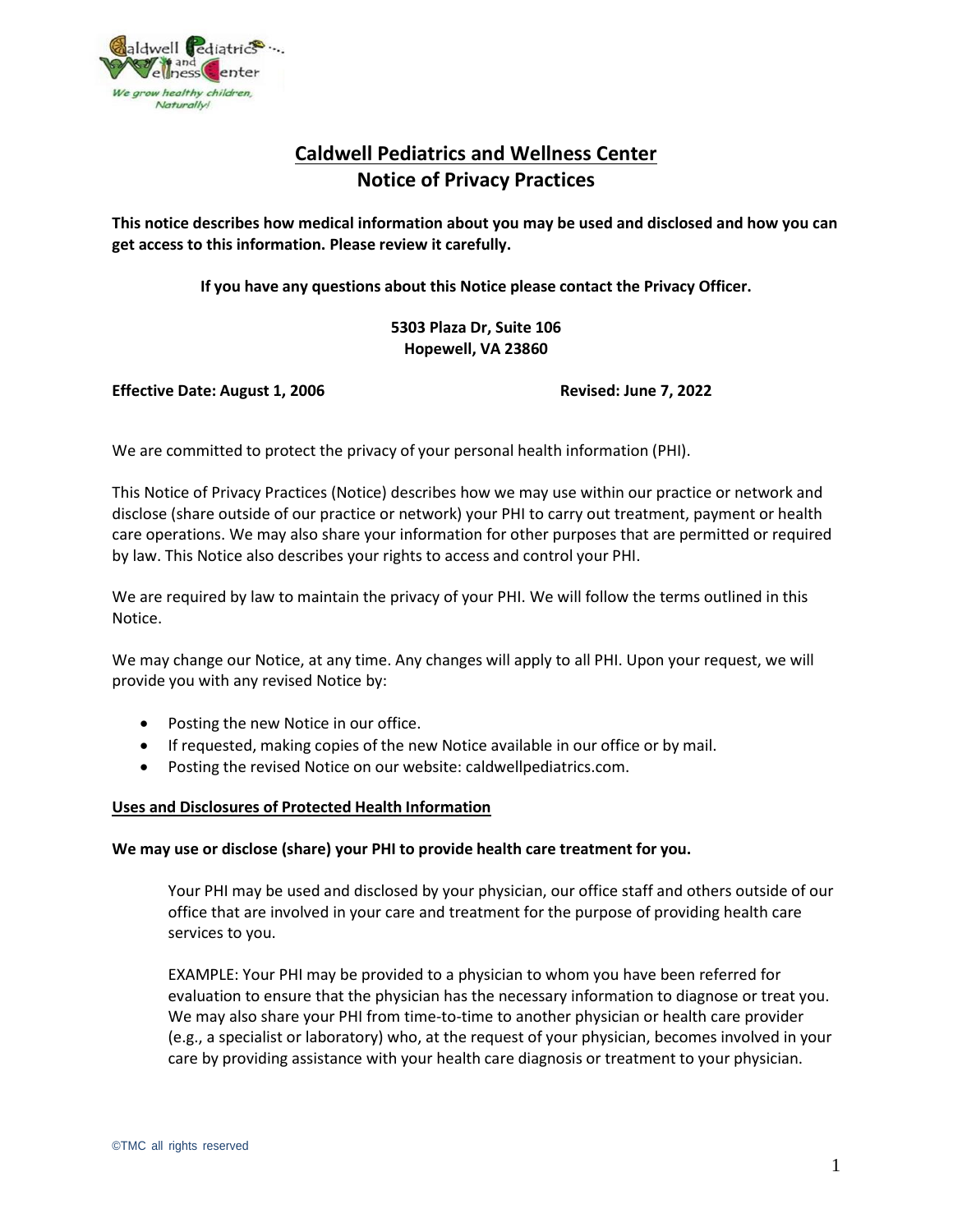

We may also share your PHI with people outside of our practice that may provide medical care for you such as home health agencies.

# **We may use and disclose your PHI to obtain payment for services. We may provide your PHI to others in order to bill or collect payment for services. There may be services for which we share information with your health plan to determine if the service will be paid for.**

PHI may be shared with the following:

- Billing companies
- Insurance companies, health plans
- Government agencies in order to assist with qualification of benefits
- Collection agencies

EXAMPLE: You are seen at our practice for a procedure. We will need to provide a listing of services such as x-rays to your insurance company so that we can get paid for the procedure. We may at times contact your health care plan to receive approval PRIOR to performing certain procedures to ensure the services will be paid for. This will require sharing of your PHI.

# **We may use or disclose, as-needed, your PHI in order to support the business activities of this practice which are called health care operations.**

### EXAMPLES:

- Training students, other health care providers, or ancillary staff such as billing personnel to help them learn or improve their skills.
- Quality improvement processes which look at delivery of health care and for improvement in processes which will provide safer, more effective care for you.
- Use of information to assist in resolving problems or complaints within the practice.

### **We may use and disclosure your PHI in other situations without your permission:**

- If required by law: The use or disclosure will be made in compliance with the law and will be limited to the relevant requirements of the law. For example, we may be required to report gunshot wounds or suspected abuse or neglect.
- Public health activities: The disclosure will be made for the purpose of controlling disease, injury or disability and only to public health authorities permitted by law to collect or receive information. We may also notify individuals who may have been exposed to a disease or may be at risk of contracting or spreading a disease or condition.
- Health oversight agencies: We may disclose protected health information to a health oversight agency for activities authorized by law, such as audits, investigations, and inspections. Oversight agencies seeking this information include government agencies that oversee the health care system, government benefit programs, other government regulatory programs and civil rights laws.
- Legal proceedings: To assist in any legal proceeding or in response to a court order, in certain conditions in response to a subpoena, or other lawful process.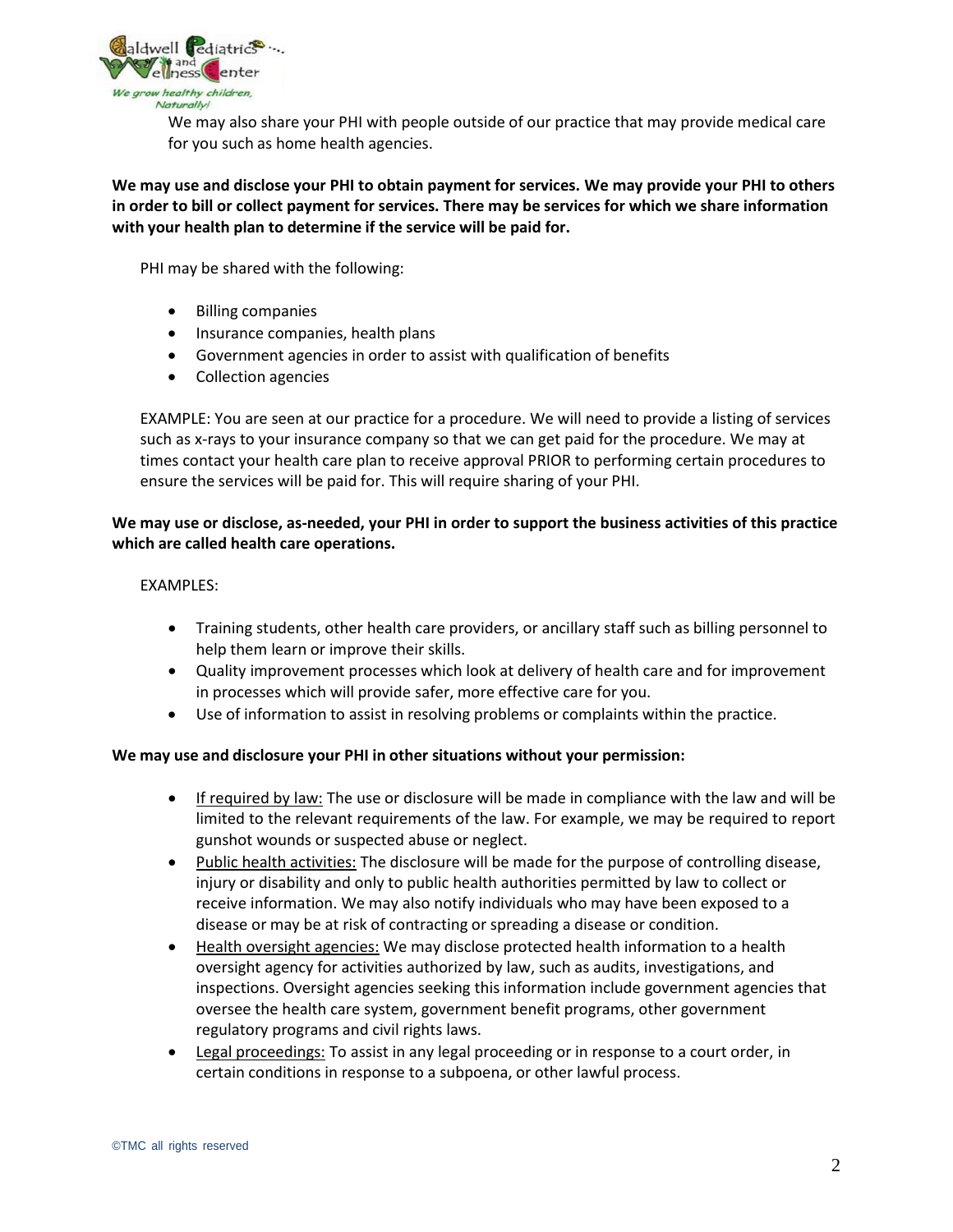

- Police or other law enforcement purposes: The release of PHI will meet all applicable legal requirements for release.
- Coroners, funeral directors: We may disclose protected health information to a coroner or medical examiner for identification purposes, determining cause of death or for the coroner or medical examiner to perform other duties authorized by law
- Medical research: We may disclose your protected health information to researchers when their research has been approved by an institutional review board that has reviewed the research proposal and established protocols to ensure the privacy of your protected health information.
- Special government purposes: Information may be shared for national security purposes, or if you are a member of the military, to the military under limited circumstances.
- Correctional institutions: Information may be shared if you are an inmate or under custody of law which is necessary for your health or the health and safety of other individuals.
- Workers' Compensation: Your protected health information may be disclosed by us as authorized to comply with workers' compensation laws and other similar legally-established programs.

### **Other uses and disclosures of your health information.**

Business Associates: Some services are provided through the use of contracted entities called "business associates". We will always release only the minimum amount of PHI necessary so that the business associate can perform the identified services. We require the business associate(s) to appropriately safeguard your information. Examples of business associates include billing companies or transcription services.

Health Information Exchange: We may make your health information available electronically to other healthcare providers outside of our facility who are involved in your care.

Fundraising activities: We may contact you in an effort to raise money. You may opt out of receiving such communications.

Treatment alternatives: We may provide you notice of treatment options or other health related services that may improve your overall health.

Appointment reminders: We may contact you as a reminder about upcoming appointments or treatment.

### **We may use or disclose your PHI in the following situations UNLESS you object.**

• We may share your information with friends or family members, or other persons directly identified by you at the level they are involved in your care or payment of services. If you are not present or able to agree/object, the healthcare provider using professional judgment will determine if it is in your best interest to share the information. For example, we may discuss post procedure instructions with the person who drove you to the facility unless you tell us specifically not to share the information.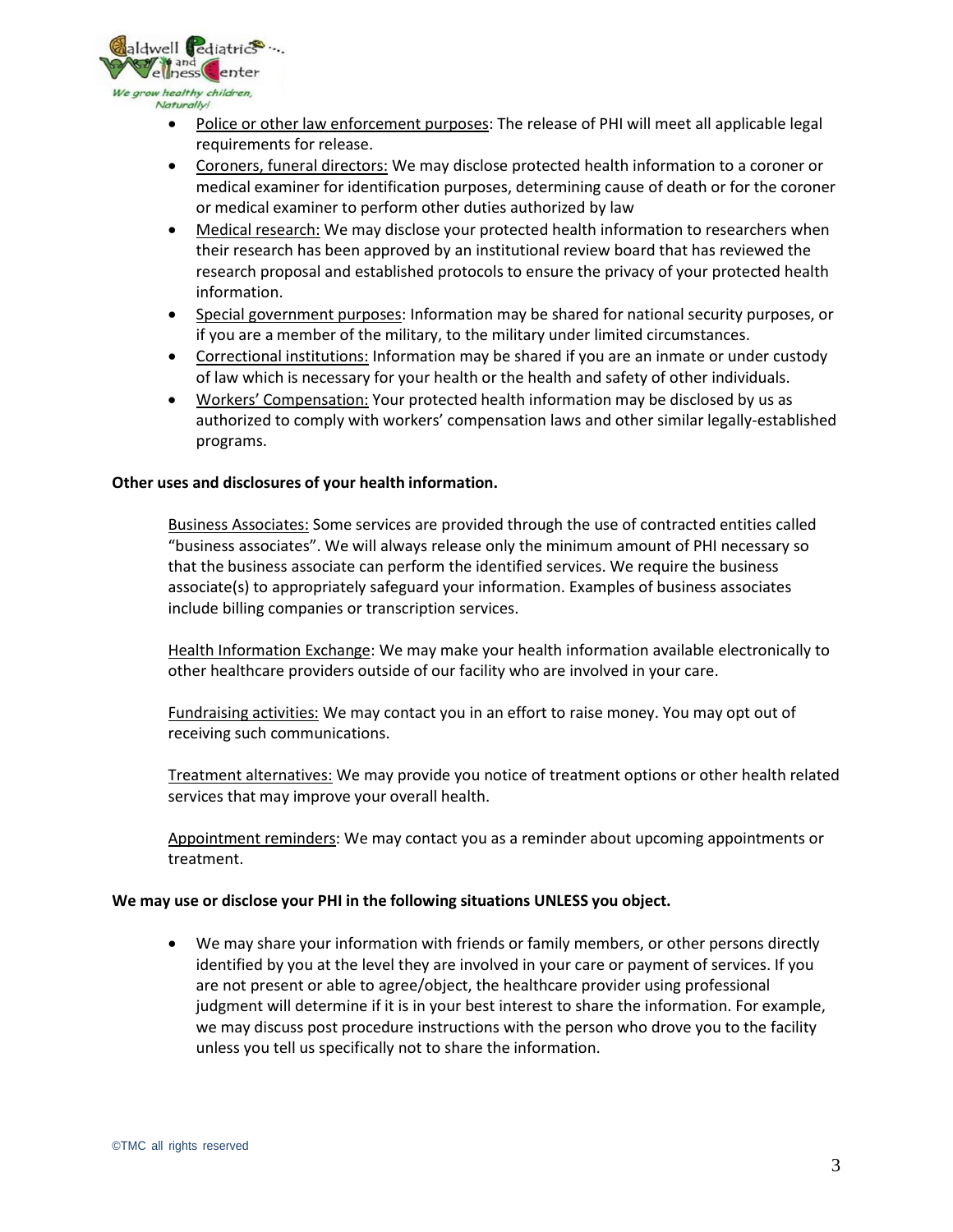

- We may use or disclose protected health information to notify or assist in notifying a family member, personal representative or any other person that is responsible for your care of your location, general condition or death.
- We may use or disclose your protected health information to an authorized public or private entity to assist in disaster relief efforts.

### **The following uses and disclosures of PHI require your written authorization:**

- Marketing
- Disclosures of for any purposes which require the sale of your information
- Release of psychotherapy notes: Psychotherapy notes are notes by a mental health professional for the purpose of documenting a conversation during a private session. This session could be with an individual or with a group. These notes are kept separate from the rest of the medical record and do not include: medications and how they affect you, start and stop time of counseling sessions, types of treatments provided, results of tests, diagnosis, treatment plan, symptoms, prognosis.

# All other uses and disclosures not recorded in this Notice will require a written authorization from you or your personal representative.

Written authorization simply explains how you want your information used and disclosed. Your written authorization may be revoked at any time, in writing. Except to the extent that your doctor or this practice has used or released information based on the direction provided in the authorization, no further use or disclosure will occur.

### **Your Privacy Rights**

You have certain rights related to your protected health information. All requests to exercise your rights must be made in writing. [Describe how the patient may obtain the written request document and to whom the request should be directed, i.e. practice manager, privacy officer.]

### **You have the right to see and obtain a copy of your protected health information.**

This means you may inspect and obtain a copy of protected health information about you that is contained in a designated record set for as long as we maintain the protected health information. If requested we will provide you a copy of your records in an electronic format. There are some exceptions to records which may be copied and the request may be denied. We may charge you a reasonable cost based fee for a copy of the records.

### **You have the right to request a restriction of your protected health information.**

You may request for this practice not to use or disclose any part of your protected health information for the purposes of treatment, payment or healthcare operations. We are not required to agree with these requests. If we agree to a restriction request we will honor the restriction request unless the information is needed to provide emergency treatment.